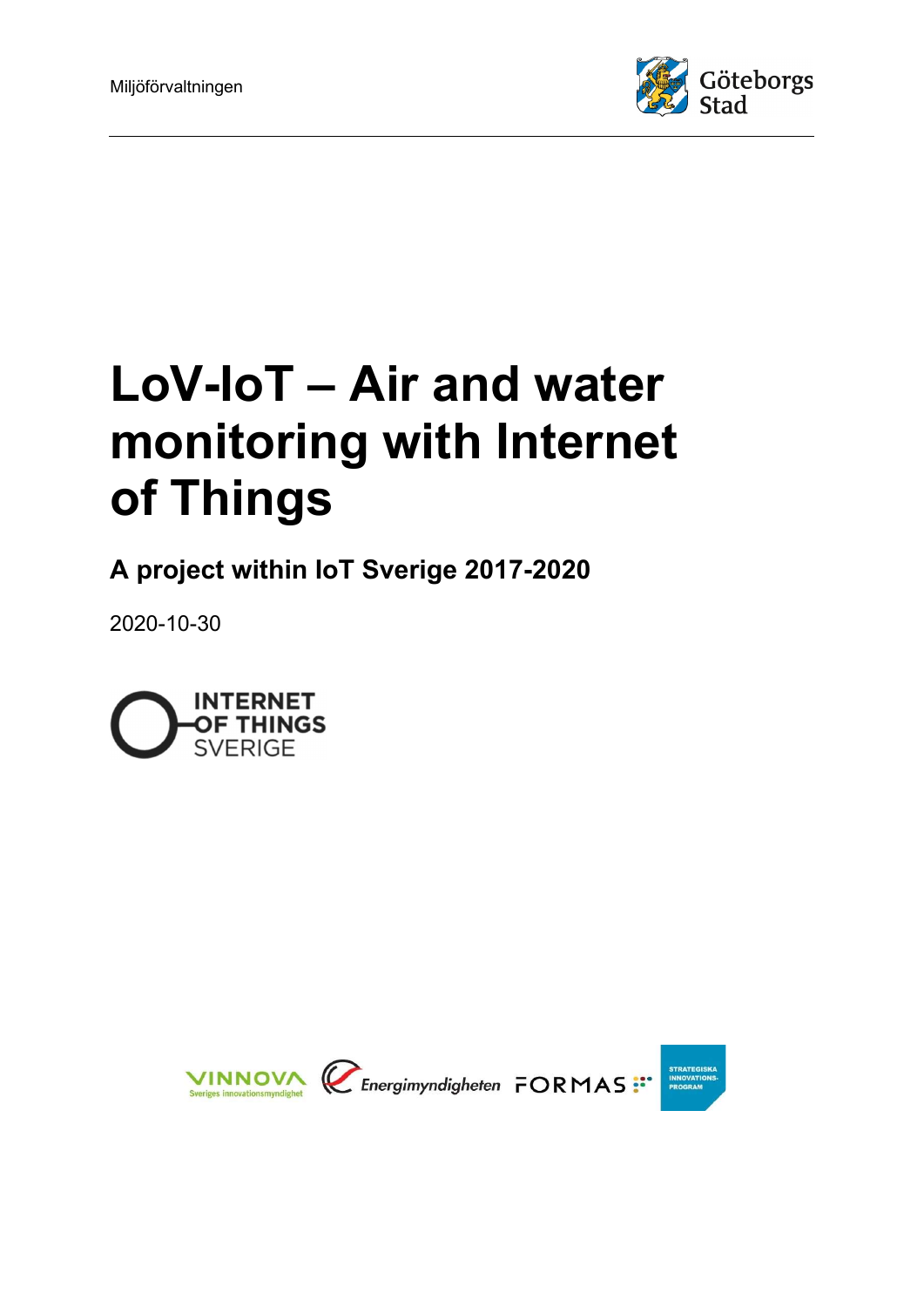## Table of content

| 1            |               |                                                       |  |  |
|--------------|---------------|-------------------------------------------------------|--|--|
| $\mathbf{2}$ |               |                                                       |  |  |
| 3            |               |                                                       |  |  |
|              | 3.1           |                                                       |  |  |
|              | 3.2           |                                                       |  |  |
|              | 3.3           | Work package three: Communication and dissemination 6 |  |  |
|              | 3.4           |                                                       |  |  |
|              | 3.5           |                                                       |  |  |
|              | 3.6           |                                                       |  |  |
| 4            |               |                                                       |  |  |
|              | 4.1           |                                                       |  |  |
|              | $4.2^{\circ}$ |                                                       |  |  |
| 5            |               |                                                       |  |  |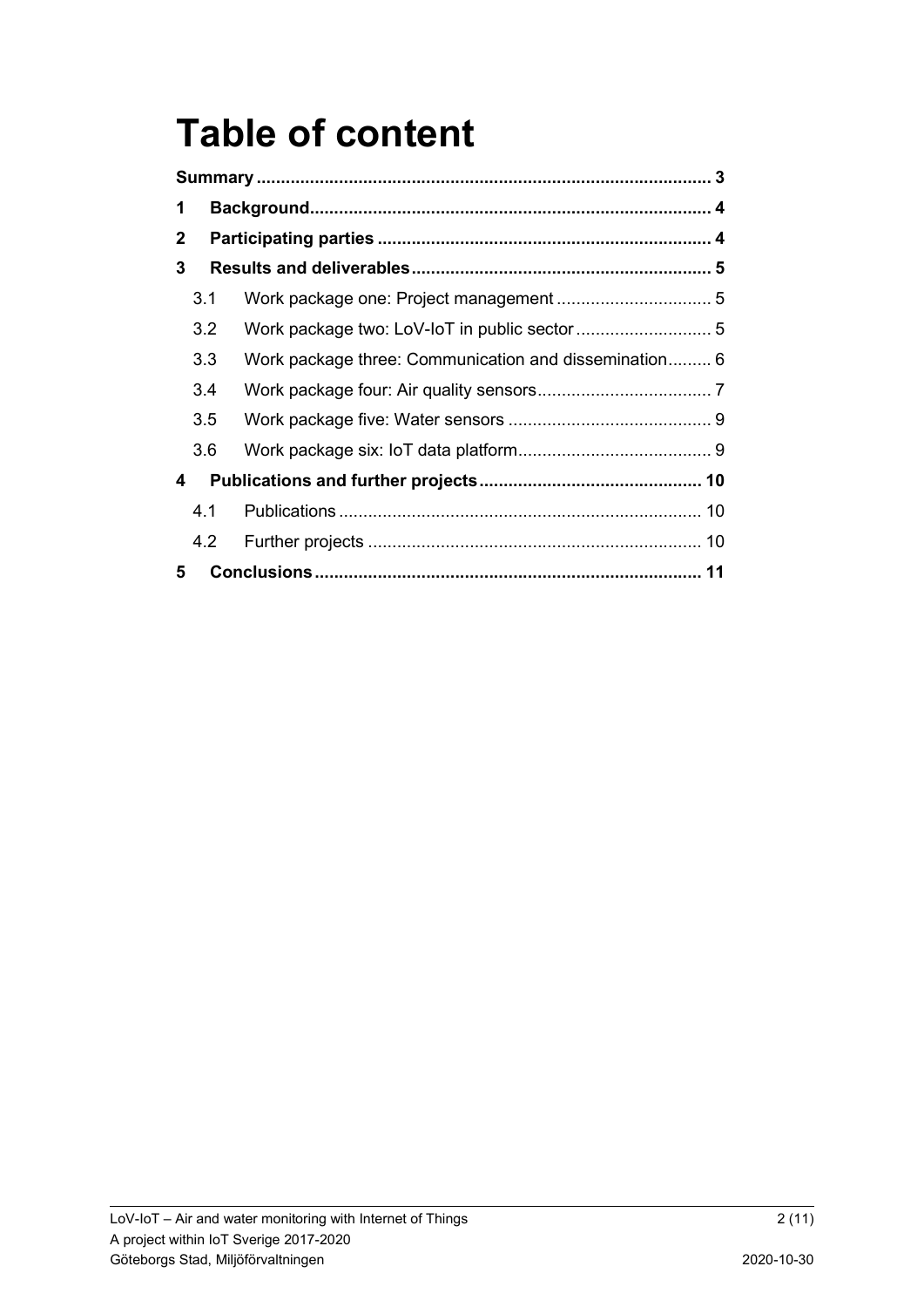## Summary

Environmental monitoring lays the foundation of all environmental work. The status needs to be monitored to be able to put in necessary measurements to reduce the negative impact on human health and on the environment that the emissions have.

This report is a summary of the work done within the project  $LoV$ - $IoT - Air$ and water monitoring with Internet of Things. LoV-IoT was an innovation and development project which explored the possibilities to complement air and water monitoring with the use of sensors and Internet of Things (IoT).

LoV-IoT was one of the projects within the strategic innovation program IoT Sverige. IoT Sverige is one of the 17 strategic innovation programmes funded by Vinnova, The Swedish Energy Agency and Formas.

For further reading go to the webpage "Rapporter från miljöförvaltningen" where all reports from the project are found. The reports are named as follows:

| R2020:15              | LoV-IoT Luft- och vattenövervakning med Internet of things<br>- Integrering av projektresultaten i en kommun                              |
|-----------------------|-------------------------------------------------------------------------------------------------------------------------------------------|
| R2020:16              | LoV-IoT Luft- och vattenövervakning med Internet of things<br>- Affärsplattformar                                                         |
| R <sub>2020</sub> :17 | LoV-IoT Luft- och vattenövervakning med Internet of things<br>- Utbildning och medborgarforskning                                         |
| R <sub>2020</sub> :18 | LoV-IoT Air and water monitoring with Internet of things<br>$-$ Air quality                                                               |
| R2020:19              | LoV-IoT Air and water monitoring with Internet of things<br>– Water                                                                       |
| R <sub>2020</sub> :20 | LoV-IoT Luft- och vattenövervakning med Internet of things<br>- Dataplattform                                                             |
| R2020:21              | LoV-IoT Luft- och vattenövervakning med Internet of things<br>- Koncept för att använda sensordata för att validera<br>spridningsmodeller |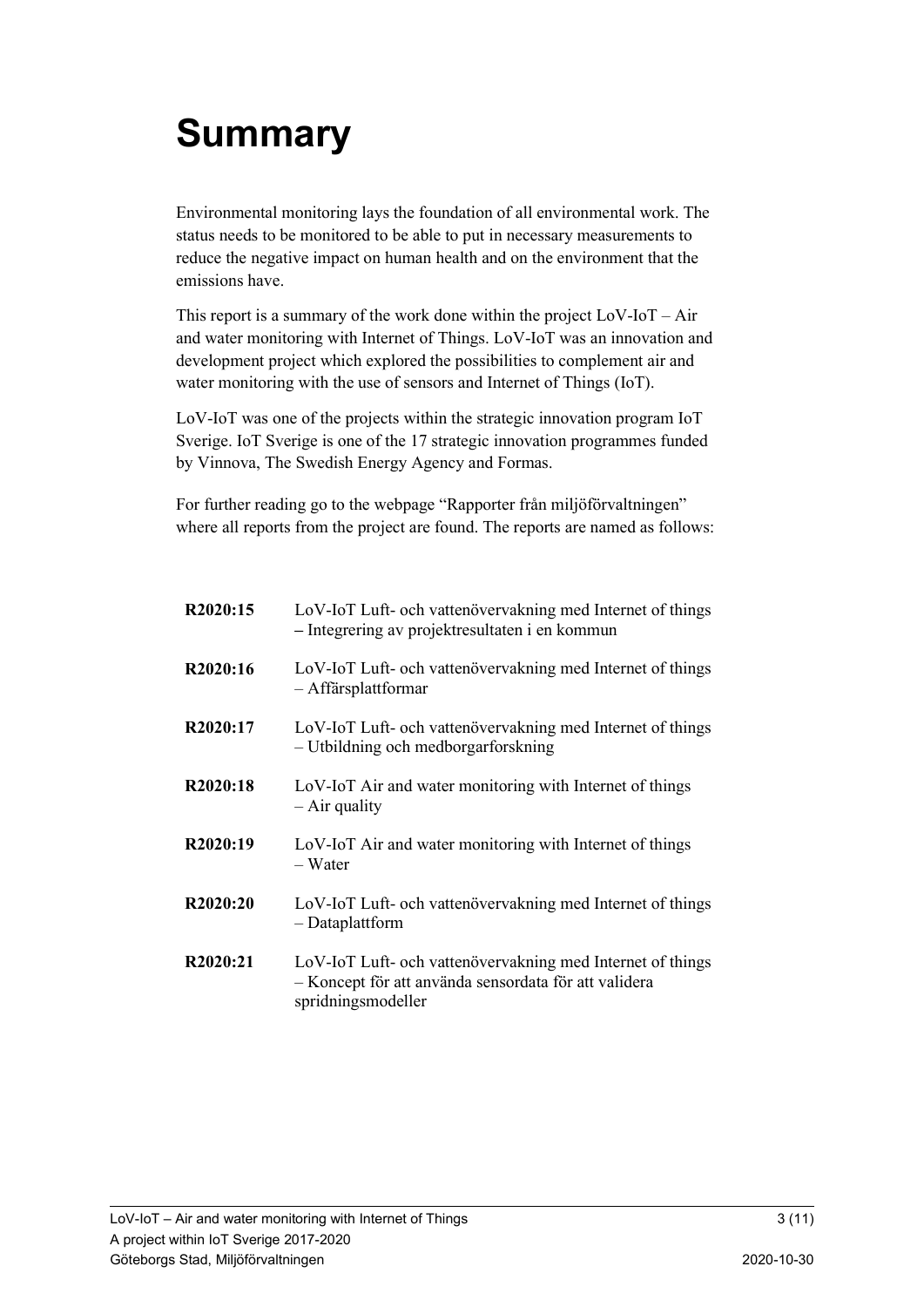## 1 Background

The aim of this report is to give the reader a short sum up of all work done within the project LoV-IoT. LoV-IoT was an innovation and development project which explored the possibilities to complement air and water monitoring with the use of sensors and Internet of Things (IoT). The project started in September 2017 and ended in September 2020. The project had an overall budget of 26 million kronor. The project was funded by Vinnova, The Swedish Energy Agency and Formas to 50 percent.

The project was based on the public sector needs in environmental monitoring of air quality and water, with focus on storm- and waste-water infrastructure and operation. The purpose of the project was to explore the possibilities to complement the supervision using sensors and IoT.

## 2 Participating parties

A wide consortium was formed to take part in the project, all in all 16 organizations were participating. The City of Gothenburg was project leader and coordinator of the project, they together with the City of Uppsala were the representatives from the public sector. Three research institutes were among the partners; they were the Swedish Environmental Institute IVL, RISE, at the time RISE Acreo and RISE Interactive and Centro Mario Molina in Chile. Several smaller or bigger organizations from the private sector makes up the rest of the consortium, there were: Ericson, Hagström consulting, IMCG, Insplorion, Rent dagvatten, Swedish hydro solutions, Talkpool, Universeum, Uponor and Vinnter. Trafikverket was also projectparter, with a separate contract through IVL.



Figure 1Participating parties of LoV-IoT (Uponor and Trafikverket were also partners).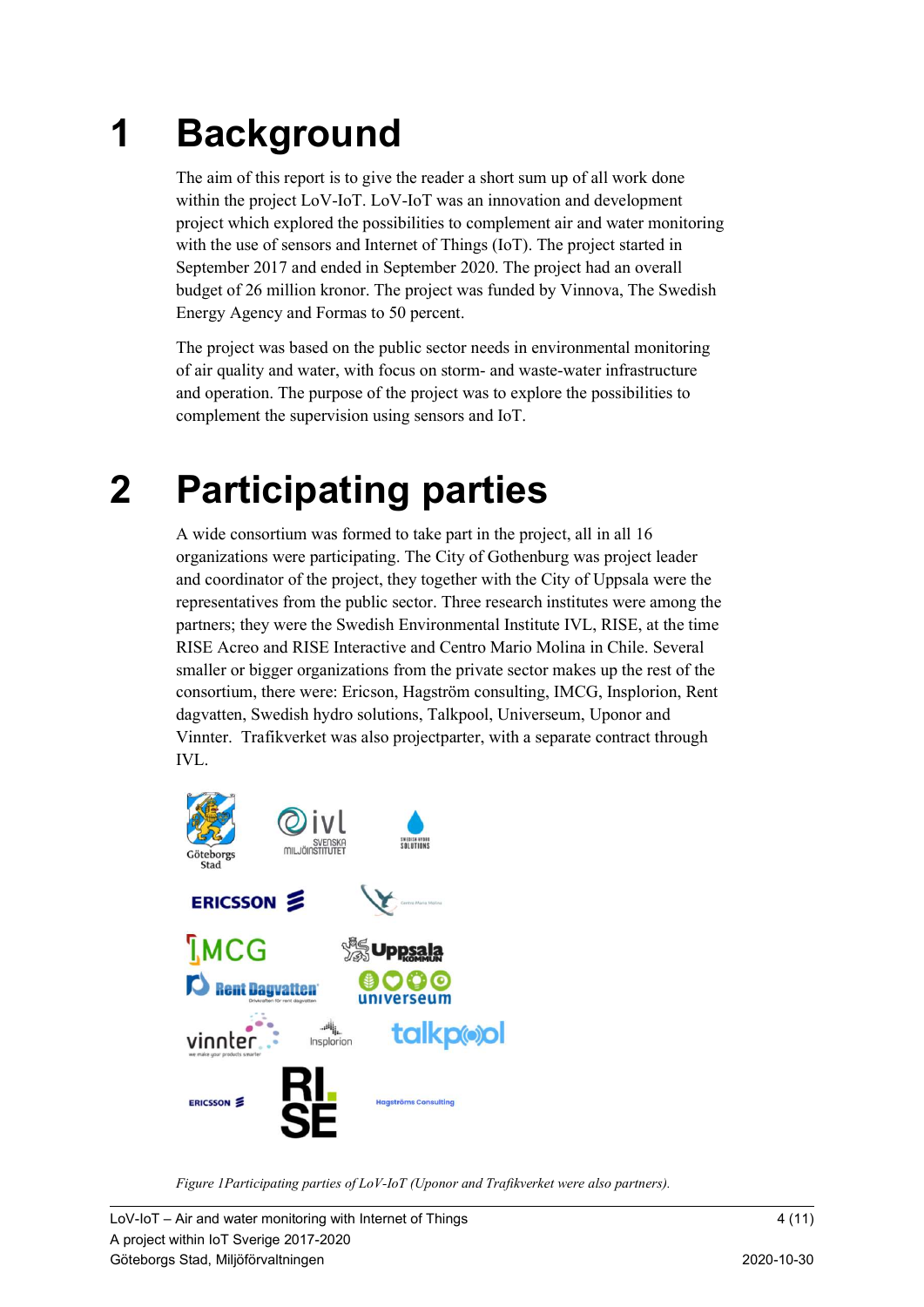## 3 Results and deliverables

The project was divided into six work packages. Work package one was responsible for the project management. Work package two was responsible for incorporating the insights from the project into the City of Gothenburg. Work package three worked with communication, dissemination and replication. Work package four worked with air quality sensors and work package five with water sensors. The final work package, number six worked with IoT data platforms.

### 3.1 Work package one: Project management

The overall task of work package one was to manage the project and it was led by the City of Gothenburg. Reporting to Vinnova was done twice per year with both a financial report and a written report stating the status of the project.

Two times a year a meeting for the whole consortium was held. At the consortium meetings all participants could meet, and strategic topics were discussed such as security when using IoT or norm criticism. At these meeting guests were also invited for example other IoT Sverige projects.

### 3.2 Work package two: LoV-IoT in public sector

The overall task of work package two was to incorporate the insight from the project to the work of the city of Gothenburg. In order to achieve this, the project has worked actively by using relevant platforms and groups within the city to disseminate results and insights from the project. A reference group with representatives from relevant administrations within the city (Intraservice, Kretslopp och vatten and Miljöförvaltningen) met to join forces and discuss how the work with the project could be optimized to gain as much as possible for the organization.

Already during the project period, results and insights from the project has influenced serval plans and strategies in the city. The work with the project has had a clear impact on several groups at both the environmental administration and the administration for waste and water and how they work with IoT and sensors.

Through the work with the LoV-IoT project an improved and deepened understanding and collaboration between the involved administrations in the city has been achieved. This will have a positive impact on the future work related to air and water monitoring and IoT.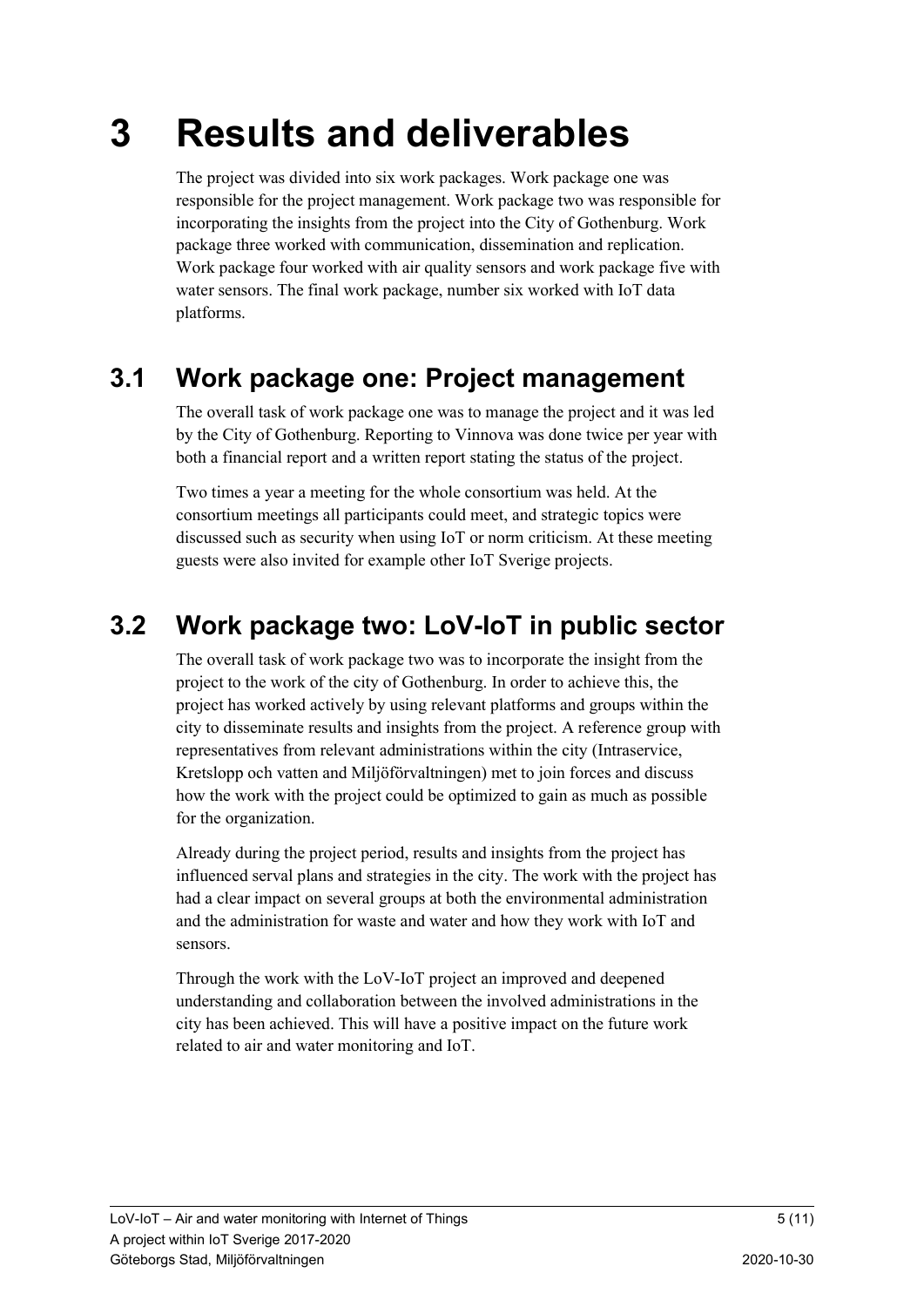### 3.3 Work package three: Communication and dissemination

The work package three had four main tasks, the were:

- communication,
- dissemination and replication of the project results, both nationally and internationally,
- citizen science and education,
- businesses platform and businesses cases.

#### Communication

The project established early a webpage as an important part of the communication strategy. The webpage contains information about the project as well as contact information. To a large extent existing channels were used for external communication.

#### Businesses platform and businesses cases

A workshop on businesses platform and businesses cases with the project partners were carried out. From this work important insights were achieved, on what is important when working with IoT in public sector, and the importance of identifying a need where IoT and sensors can be a solution.

#### Citizen science and education

The project has explored working with IoT and sensors for citizens science and in education. As part of this work, three school programs on IoT and sensors were developed. These school program have been implemented at Universeum<sup>1</sup>. At Universeum the project has also been incorporated into the exhibition The Hub<sup>2</sup>. The Hub explores the digital technology of today and of the future.

Together with the non-profit organization "Luftdata" the project has organized several public events where the aim has been to educate in air quality, IoT and sensors. The events have been popular and generated positive publicity about the project. Three years has the project participated in the annual science festival. The project shared the instructions and experiences from the senor events at the science festival with Bradford University, UK and Lunds University, Sweden for replication and development of the concept.

#### Dissemination and replication of the project results

During the project period, the project has spread both nationally and internationally. The strategy has been to large extent to use already exciting platforms to disseminate the results from the project, but also to initiate new network where no relevant platforms exists.

<sup>1</sup> https://www.universeum.se/upplevelser/the-hub/#Skolprojekt

<sup>2</sup> https://www.universeum.se/experiences/the-hub/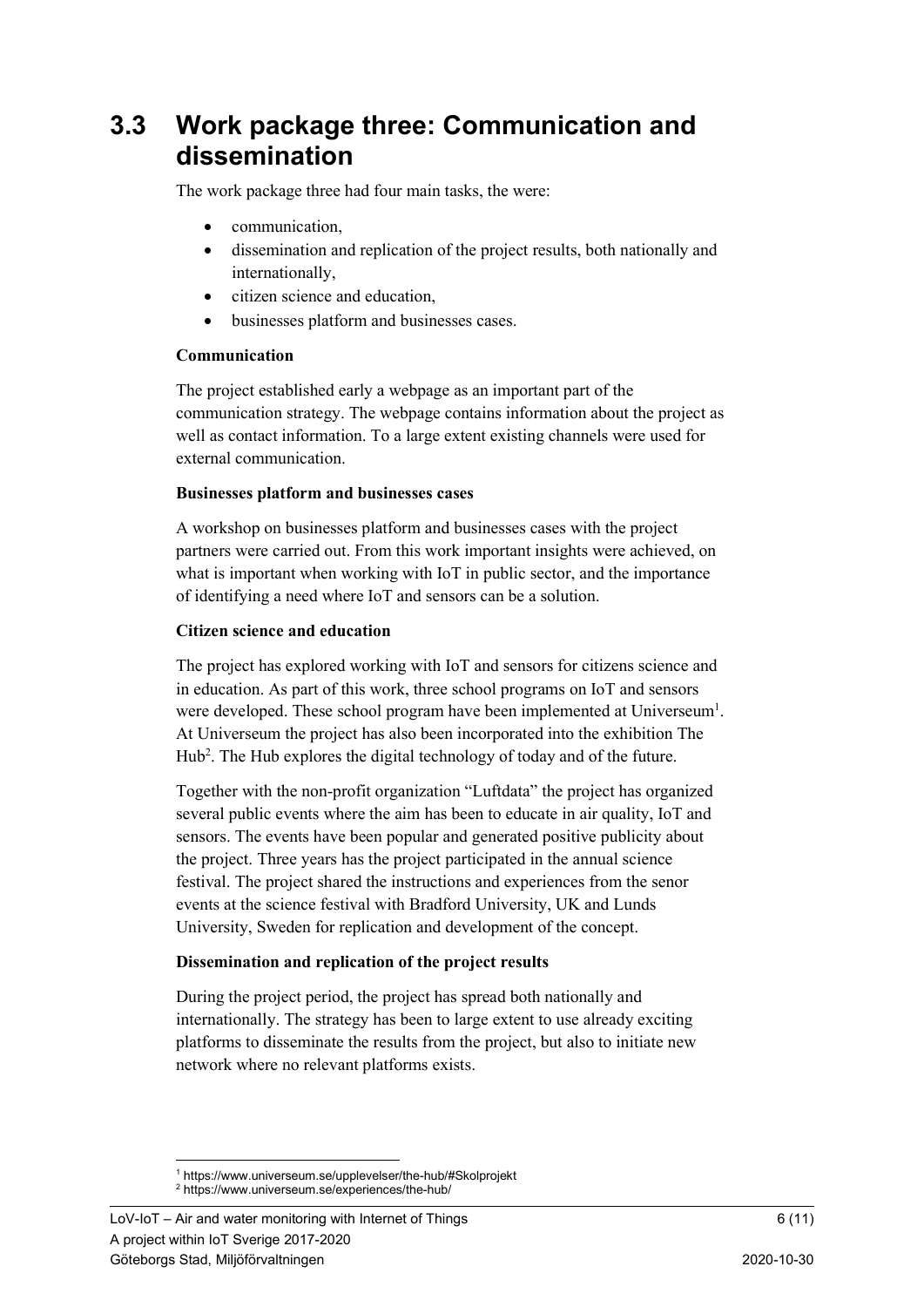The network and platform that being an IoT Sverige project enables has been important. Here project partners have been able to meet other parties in Sweden with interest in IoT in public sector.

The SCORE project host three-four times a year an open data forum in Gothenburg. The LoV-IoT project has been active in the planning of two forums and contributing with content and input.

The LoV-IoT project consortia has a Chilean partner, Centro Mario Molina Chile. Working together with a Chilean partner enabled a possibility for the project and for the project partners to work more in Chile. The collaboration with Centro Mario Molina initiated an IoT Sverige strategic project called: "Innovationsplattform och samarbetsyta för kunskapsdelning och exportmöjligheter för IoT Sverige till Latinamerika".

Miljöförvaltningen initiated a network for Nordic cities which are working with air quality sensors. The first workshop was held in Gothenburg in November 2019. At this workshop there were participants from cities in Finland, Norway and Sweden. The network will have a second workshop in November 2020 and due to the pandemic, this will be a digital event.

### 3.4 Work package four: Air quality sensors

The overall objective of the air quality part of the innovation project LoV-IoT, was to assess possibilities for using low cost sensor technology in flexible observational platforms for monitoring urban air quality. Available low-cost sensor and communication technology was evaluated, and an observational platform was developed using suitable components. To allow real time communication of high-quality data, calibration and post processing needs were assessed and integrated in the platform

The main lessons learned from this project are that low cost sensors potentially have many benefits, but it is important to understand the possibilities and limitations that this technology brings. This has been summed up in the following points:

- Validate and post process the low-cost sensor data output to maximize data quality. Data measured with low-cost sensors is commonly affected by biases such as systematic offset, influence by meteorological parameters, cross sensitivity to other pollutants and drift. To reduce biases and increase data quality, it is thus necessary to post-process the sensor data. This can be done by comparative measurements with reference instrumentation during representative ambient conditions. Based on these comparative measurements, correction algorithms can be developed and applied to increase data quality. We found post processing algorithms developed for each individual sensor using machine learning techniques was required in order to optimize the data quality.
- Limit use of low-cost sensor technology to suitable applications where reliable and stable data quality can be assured. The following suitable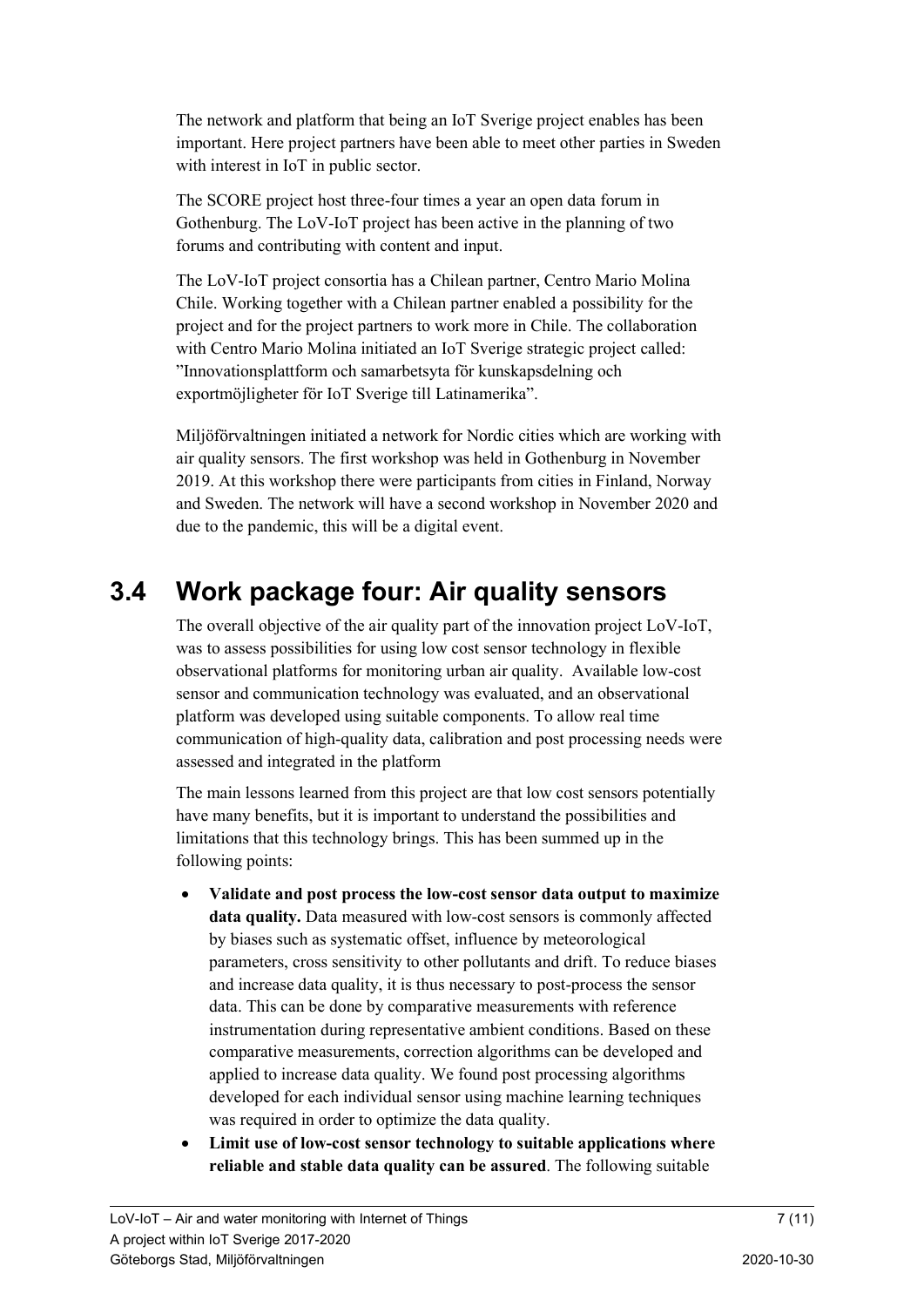applications for LCS technology were identified in the LoV-IoT project: in citizen science and for communication purposes, to complement and extend reference measurements, in studies with limited spatial and temporal extent, for identification of patterns rather than absolute concentrations, and for an initial rough measurement and indication, for example in an early warning system in situations when rapidly changing pollutant concentrations may occur.

 Maximize flexibility and openness when integrating the sensor platform components to allow exchange of components. With the rapid development of both LCS and communication technology, any sensor platform will rapidly be outdated, unless it is possible to exchange parts as new and improved alternatives are available. As low-cost sensor performance is still problematic, allowing exchange of components will ensure that the data quality can be improved as new solutions are available.

The LoV-IoT observational platform is focused on measurements of the pollutants that are most problematic in Swedish urban settings; nitrogen dioxide  $(NO_2)$  and particulate matter (PM<sub>10</sub>, PM<sub>2.5</sub>), as well as meteorological parameters, such as air temperature and relative humidity. Other components, such as  $CO<sub>2</sub>$  and  $SO<sub>2</sub>$ , are also included in the tests, as well as noise sensors. The LUFT-NO<sub>2</sub> sensor under development by our LoV-IoT partner Insplorion, has been included continuously in the development and evaluation of our LoV-IoT sensor platform.

After testing and validation, the sensor platforms have been mounted in several different field settings in order to test their suitability for different applications as well as to assess the technology readiness level of the platform. The four main field applications that were assessed are:

- 1. Extending network of air quality measurement locations around major infrastructure projects. This has been a joint effort with the Swedish transport administration and has taken place at two main infrastructure projects in Gothenburg.
- 2. Extending air quality station network in Chile and assessing potential use of sensors in early warning systems. Sensor platforms has been evaluated in both urban and industrial sites in collaboration with Centro Mario Molina (CMM) in Santiago, Chile. Initial findings have been published by Tagle et al. (Tagle, Rojas et al. 2020).
- 3. Extend the current reference station network with additional measurement in locations of interest in Uppsala.
- 4. Mobil measurement by using public transport and measurements at bus stops

In addition to the development of the observational platform, additional, smaller sensor platforms have also been used in case studies as well as in LoV-IoT citizen outreach activities aimed to increase awareness of and interest in air quality.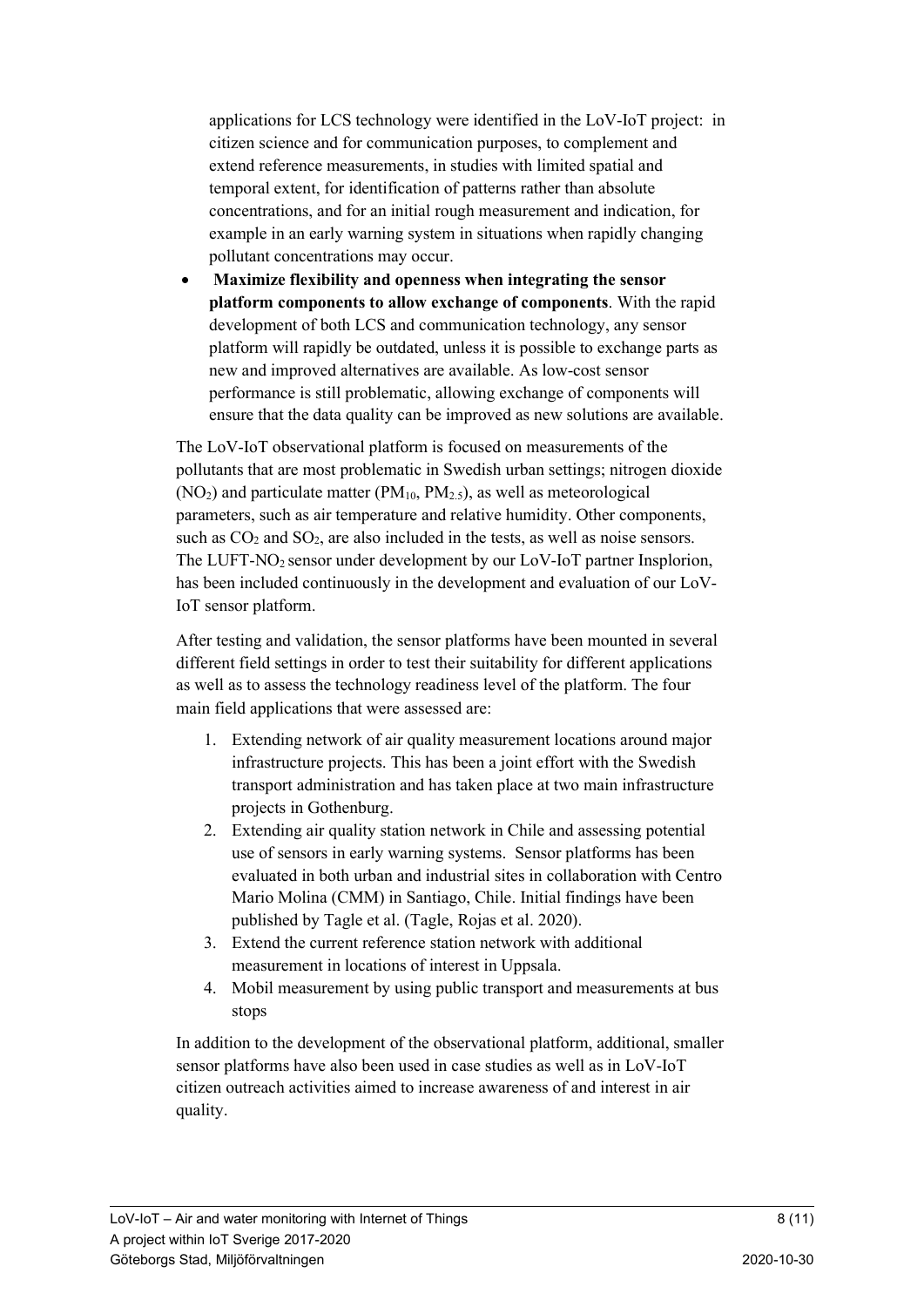### 3.5 Work package five: Water sensors

The innovation project is based on public sector needs in environmental supervision of water, with focus on storm- and waste-water infrastructure and operation. The main stakeholder is Gothenburg water board "Kretslopp och vatten" as well as the environmental departments in Gothenburg and Uppsala.

The project shows that massive deployment of low-cost sensors is an attractive method to collect data and get visibility of a vast infrastructure such as stormwater and sewage systems in a city. Dedicated IoT networks such as LoRaWAN give enough network coverage also down in wells and into the sewage system, low battery consumption for the communication enables long life length. The IoT devices supporting off the shelf sensing probes are relatively cheap which gives low total cost of ownership per measurement.

The project shows also that the main limitations are on the measurement probes, to get long life length, low maintenance cost and high measurement accuracy. Especially the sensors placed into the water are exposed to residue and harsh environment during maintenance operations such as pipe cleaning with high pressure water. Further, the measurement probes are typically more expensive than the communication and control units and have high battery consumption.

The outcomes of the project are insights and experiences how to deploy sensors in a city and to understand what measurements from more simple sensors can be used for. The main benefit that the city sees is predictive maintenance. To develop a solution for predictive maintenance you need at least a water level sensor and preferably also a turbidity sensor to predict how much load it has been on a system over time. This prediction can be used to alert the city water board that a system needs to be cleaned to keep its performance. Part of these ideas is further developed in the EU-Project SCORE-water.

### 3.6 Work package six: IoT data platform

Work package six in LoV-IoT focused on the central technical platform that work package four and five could use to store, manage, visualize and analyze data. The work package worked closely with work package four and five in order to make sure that data from the measuring stations were sent in a way that could be received and standardized. The platform used was Fiware that also supplied the data models.

The work was conducted in close cooperation with project partners. In the beginning a wider selection of partners were involved while a smaller group were responsible to get Fiware up and running and data flowing. The work package mapped users and needs and used that as a basis for the development.

The technical platform used was Fiware that is open source, which was an important prerequisite for the City of Gothenburg. It also fit well with the project that had no budget for purchasing licenses. In the instances where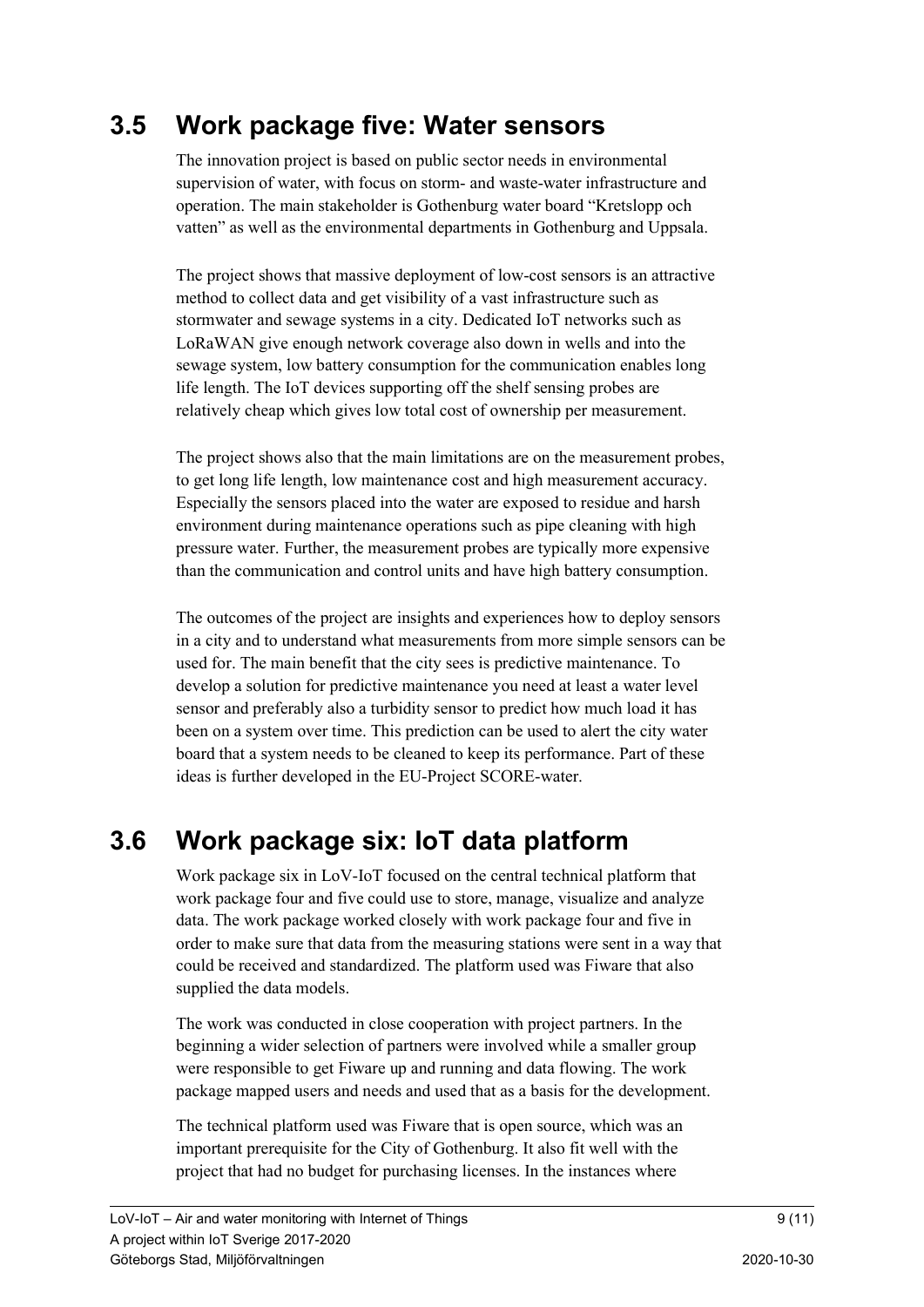Fiware were not enough we used additional open source products to achieve our goals.

Data was transformed to conform to Fiware data models and we used two APIs for accessing the data. A third way to access data was through a visualization created in Grafana.

The diagnostics platform was an important deliverable and it was implemented to monitor sensor behavior and warn about unexpected behavior as well as creating one sensor specific and one general algorithm to try to increase the quality of the data.

There was interest in using our data from several parties. Since we did not publish it publicly no live usage happened but the fact that there is clear interest raised the city's awareness of the importance of sharing data. As a result the city now shares data from five high quality measuring stations, compared to only one before LoV-IoT started.

## 4 Publications and further projects

The project has resulted in both publications and more projects. These are presented in the following chapter.

## 4.1 Publications

The project has been disseminated along the duration of the project in numerous internal expositions and events. The project has been also disseminated through conferences and publications, and more publications are under preparation.

- From a City Perspective: Challenges with using Low Cost Particle sensors for citizens Science. Watne, Å.K, Lindén, L., Wanemark, J., Sjöholm, M., and Kolev, D. Poster, European Aerosol Conference 2019
- Tagle, M., F. Rojas, F. Reyes, Y. Vásquez, F. Hallgren, J. Lindén, D. Kolev, Å.K. Watne and P.Oyola,2020 Field performance of a low-cost sensor in the monitoring of particulate matter in Santiago, Chile. Environ Monit Assess 192: 171

### 4.2 Further projects

#### IoT Sverige goes to Latin Amerika/ IoT Sverige Exportplattform

The goal with the project was to internationalize IoT Sverige by creating a platform for exchanging experiences and solutions for innovation. The purpose was to systematically test Swedish solutions in international environments to be able to ensure and to create global relevance and interoperability.